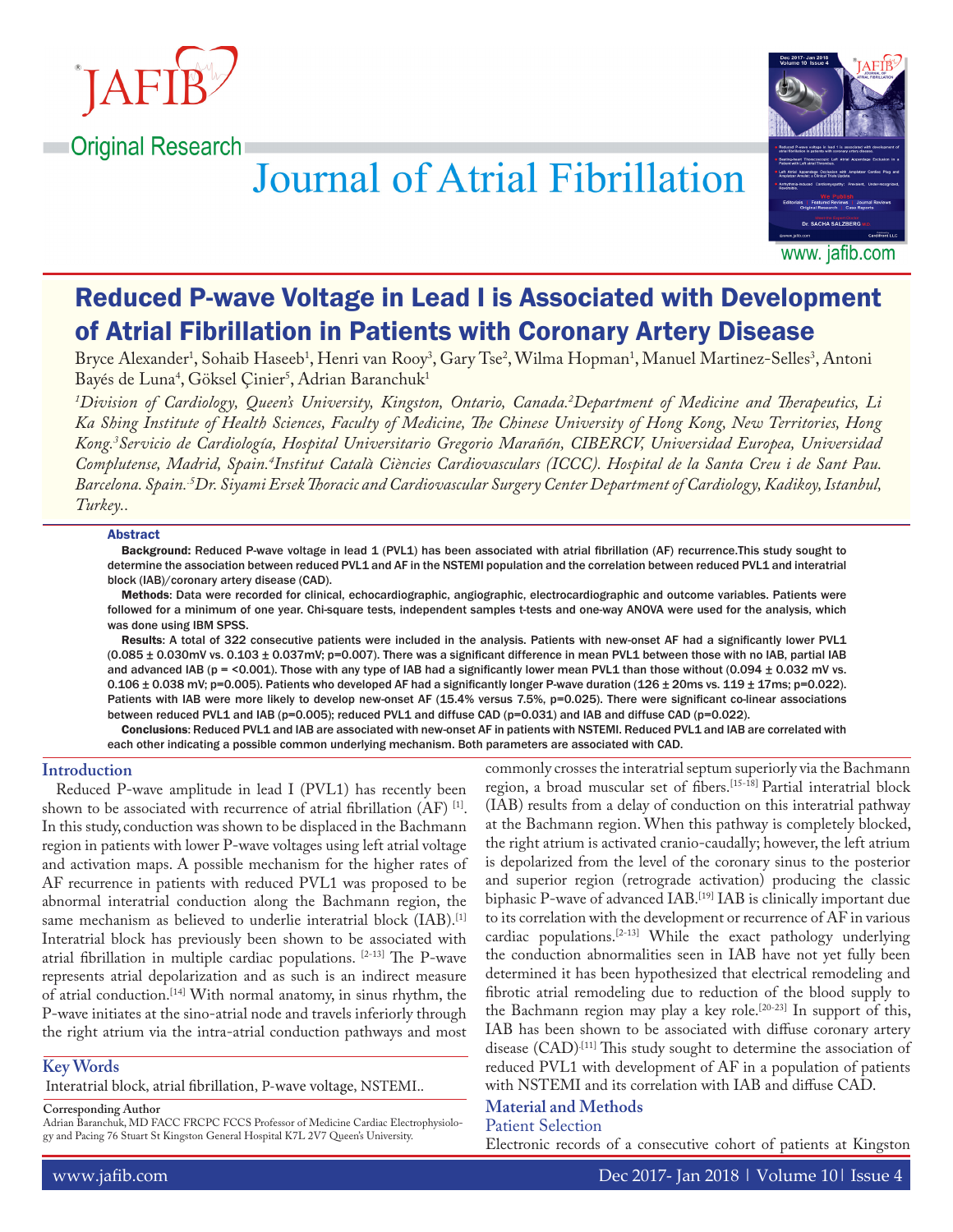#### 2 Journal of Atrial Fibrillation **Community Community** Community Community Community Community Community Community

General Hospital who had presented with a NSTEMI between November 2013 and August 2015 and had an ECG completed in-hospital as part of their work-up were retrospectively reviewed. Exclusion criteria were (i) prior history of AF (ii) lack of at least one significant coronary artery lesion (>70% occlusion) (iii) any STEMI within 90 days prior to the NSTEMI, (iv) significant valvular disease or cardiomyopathy and (v) any device pacing the atrium (vi) active hyperthyroidism.

Electrocardiogram, echocardiogram and angiogram parameters

 ECGs were scanned at 300 dpi and blindly analyzed using ICONICO semi-automatic calipers. PVL1 was measured from the peak of the P-wave to the isoelectric line of the TP interval (Figure 1a). This method has been previously described and validated with high levels of agreement in both interobserver and intraobserver





variability.[1],[24] P-wave onset was defined as the first upward or downward deflection from the isoelectric baseline and the P-wave offset as the return of the waveform to the baseline (Figure 1b). P-wave duration measurement has been previously described and validated.[25] Partial IAB was defined as a P-wave ≥120ms while advanced IAB was defined as a P-wave ≥120ms with biphasic (±) morphology in the inferior leads (II, III and aVF) according to the most recent consensus definition.[19] Reduced PVL1 was defined as a P-wave voltage in lead I less than 0.10 mV. Echocardiographic and angiographic data were taken from clinical reports. Atrial fibrillation was evaluated through review of medical records, EGG's and holter monitors.  $AF \ge 6$  minutes' duration was considered as outcome<sup>[26]</sup>.

#### Statistical Methods

Data were collected in Excel and imported into IBM SPSS (version 24.0 for Windows) for statistical analysis. Data were initially described using means and standard deviations for continuous data, and frequencies and percentages for categorical data. This was followed by a univariate analysis to assess the association of the collected data with the outcome, using one-way ANOVA and independent sample t-tests for the continuous data and chi-square tests (Pearson or Fisher's Exact as appropriate) for the categorical data.

#### **Results**

#### Population Demographics

 A total of 322 consecutive patients were included in the analysis. The population was 72.3% male, the mean age was  $65.4 \pm 11.9$  years, the mean ejection fraction was  $55.2 \pm 12.7$ % and the mean left atrial diameter was 38.7 ± 6.0mm. Population characteristics are presented in [Table 1]. The prevalence of PVL1 less than 0.10 mV (reduced PVL1) was 50.3%, PVL1 between 0.10 and 0.20 mV was 48.8% and PVL1 > 0.20 mV was 0.9%. The prevalence of partial IAB was 31.7% and the prevalence of advanced IAB was 6.5%. The incidence of new onset AF within one year was 10.6%. The population was normally distributed in terms of P-wave voltage and duration. Associations with Atrial Fibrillation

 Participants who developed new-onset AF within one year had a significantly lower PVL1 (0.085 ± 0.030mV vs. 0.103 ± 0.037mV;

| Table $1:$                                 | <b>Population characteristics.</b> |                     |
|--------------------------------------------|------------------------------------|---------------------|
| <b>Clinical Variable</b>                   |                                    | Value ( $n = 322$ ) |
| Age (years) $\pm$ SD                       |                                    | $65.4 \pm 11.9$     |
| Male sex                                   |                                    | 233 (72.3%)         |
| BMI (kg/m2)                                |                                    | $29.8 \pm 6.6$      |
| Partial interatrial block                  |                                    | 102 (31.9%)         |
| <b>Advanced interatrial block</b>          |                                    | 21(6.5%)            |
| Prior smoker                               |                                    | 204 (63.4%)         |
| Hypertension                               |                                    | 232 (72.0%)         |
| Dyslipidemia                               |                                    | 182 (56.5%)         |
| <b>Diabetes</b>                            |                                    | 104 (32.3%)         |
| Prior transient ischemia attack or stroke  |                                    | 35 (10.9%)          |
| Obstructive sleep apnea                    |                                    | 37 (11.4%)          |
| <b>Pulmonary disease</b>                   |                                    | 49 (15.2%)          |
| Prior known coronary artery disease        |                                    | 118 (36.6%)         |
| <b>Congestive heart failure</b>            |                                    | 15(4.7%)            |
| Previous cardiac surgery                   |                                    | 43 (13.4%)          |
| <b>Prior atrial flutter</b>                |                                    | $3(1.0\%)$          |
| Left ventricular ejection fraction (%)     |                                    | $55.2 \pm 12.7$     |
| Body surface area (m2)                     |                                    | $1.97 \pm 0.22$     |
| Left atrial diameter (mm)                  |                                    | $38.7 \pm 6.0$      |
| Left atrial volume indexed to BSA (ml/m2)  |                                    | $31.6 \pm 21.1$     |
| Right atrial volume indexed to BSA (ml/m2) |                                    | $22.6 \pm 15.6$     |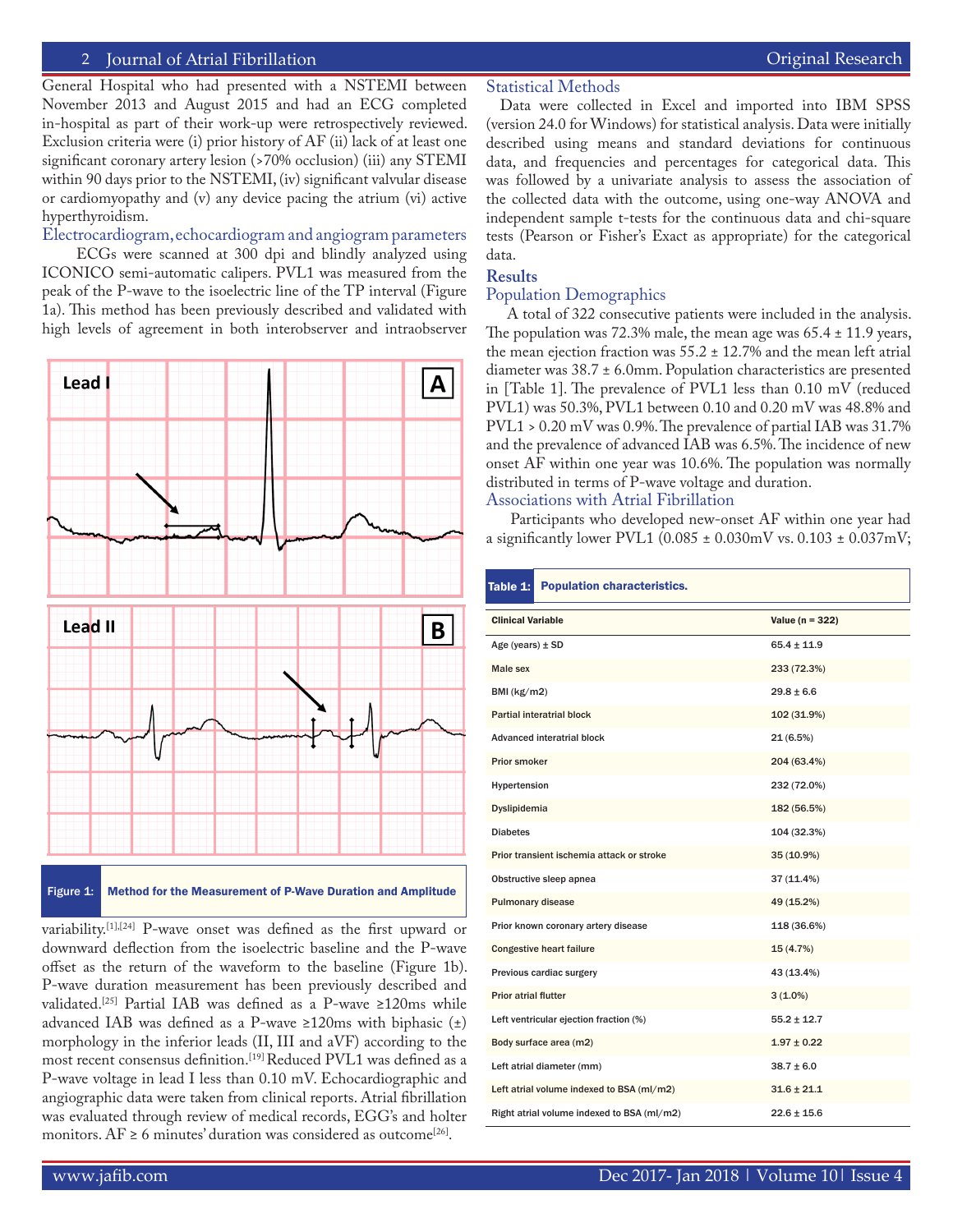#### 3 Journal of Atrial Fibrillation **Secure 2018** 1999 12:30 The Contract Extended Research **Featured Research** Featured Review of The Contract Extended Research **Featured Research Featured Research Featured Research**

 $p=0.007$ ) and significantly longer P-wave duration (126  $\pm$  20ms vs. 119  $\pm$  17ms, p=0.022) than those who did not develop AF ([Table 2]). Multivariate logistic regression analysis was not completed due to substantial co-linearity between the three variables in the model (IAB, reduced PVL1 and diffuse CAD defined as the presence of two or more significant coronary artery lesions in the same patient). There were significant co-linear associations between reduced PVL1 and IAB (p=0.005); reduced PVL1 and diffuse CAD (p=0.031) and IAB and diffuse CAD (p=0.022).

#### Correlation of P-Wave Voltage with P-Wave Duration

There was a significant difference of mean P-wave duration

| Table 2:                             | Difference in IAB Categories between P-Wave Voltage Categories |                                      |                       |         |  |
|--------------------------------------|----------------------------------------------------------------|--------------------------------------|-----------------------|---------|--|
| Any IAB (either partial or advanced) |                                                                |                                      |                       |         |  |
|                                      |                                                                | Absent ( $n = 199$ )                 | Present ( $n = 123$ ) | P-Value |  |
| P-Wave Voltage (mV)                  |                                                                | $0.106 + 0.038$                      | $0.094 + 0.032$       | 0.005   |  |
|                                      |                                                                | Advanced<br><b>IAB</b>               |                       |         |  |
|                                      |                                                                | Absent ( $n = 301$ )                 | Present $(n = 21)$    |         |  |
| P-Wave Voltage (mV)                  |                                                                | $0.103 + 0.362$                      | $0.074 + 0.029$       | < 0.001 |  |
|                                      |                                                                | <b>New Onset Atrial Fibrillation</b> |                       |         |  |
|                                      |                                                                | Absent ( $n = 288$ )                 | Present ( $n = 34$ )  |         |  |
| Mean P-Wave Voltage (mV)             |                                                                | $0.103 + 0.037$                      | $0.085 + 0.030$       | 0.007   |  |
| Mean P-Wave duration (ms)            |                                                                | $119 \pm 17$                         | $126 + 20$            | 0.022   |  |

between PVL1 categories (<0.10mV, 0.10-0.20mV and >0.20mV) (p = 0.009) ([Table 3]). This difference favored increased P-wave duration with decreased PVL1 category. There was also a significant difference in the presence of advanced IAB between the PVL1 categories ( $p = 0.014$ ) and in the prevalence of any IAB ( $p = 0.035$ )  $(Table 4)$ .

#### Correlation of IAB Category with P-Wave Voltage

There was a significant difference of mean PVL1 between those

| Table 3:<br><b>Categories</b>      | Difference in P-Wave Voltage and Duration by IAB and Voltages |         |  |  |  |
|------------------------------------|---------------------------------------------------------------|---------|--|--|--|
| <b>Inter Atrial Block Category</b> | Mean P-wave Voltage (mV)                                      | P-Value |  |  |  |
| No interatrial block               | $0.106 + 0.038$                                               |         |  |  |  |
| Partial interatrial block          | $0.098 + 0.031$                                               | < 0.001 |  |  |  |
| Advanced interatrial block         | $0.074 + 0.029$                                               |         |  |  |  |
| <b>Voltage Category</b>            | Mean P-wave Duration (ms)                                     | P-Value |  |  |  |
| $< 0.10$ mV                        | $122.1 + 18.1$                                                |         |  |  |  |
| $0.10 - 0.20$ mV                   | $117.0 + 16.0$                                                | 0.009   |  |  |  |
| $> 0.20$ mV                        | $105.0 + 2.6$                                                 |         |  |  |  |

#### Table 4: Method for the Measurement of P-Wave Duration and Amplitude

| Any IAB (either partial or dvanced) |                      |                       |         |  |  |  |
|-------------------------------------|----------------------|-----------------------|---------|--|--|--|
| P-Wave Voltage                      | Absent ( $n = 199$ ) | Present ( $n = 123$ ) | P-Value |  |  |  |
| $< 0.10$ mV                         | 90 (45.2%)           | 72 (58.5%)            |         |  |  |  |
| $0.10 - 0.20$ mV                    | 106 (53.3%)          | 51 (41.5%)            | 0.035   |  |  |  |
| $>0.20$ mV                          | 3(1.5%)              | $0(0.0\%)$            |         |  |  |  |
| <b>Advanced IAB</b>                 |                      |                       |         |  |  |  |
|                                     | Absent ( $n = 301$ ) | Present ( $n = 21$ )  |         |  |  |  |
| $< 0.10$ mV                         | 145 (48.2%)          | 17 (81.0%)            |         |  |  |  |
| $0.10 - 0.20$ mV                    | 153 (50.8%)          | $4(19.0\%)$           | 0.014   |  |  |  |
| $>0.20$ mV                          | $3(1.0\%)$           | $0(0.0\%)$            |         |  |  |  |

with no IAB, partial IAB and advanced IAB  $(p = 0.001)$  ([Table 3]). This difference favored decreased PVL1 with increased severity of IAB category. Patients who had advanced IAB had a significantly lower mean PVL1 than those without advanced IAB (0.074 ± 0.029 mV vs.  $0.103 \pm 0.362$  mV; p=<0.001). Patients who had any type of IAB had a significantly lower mean PVL1 than those without IAB  $(0.094 \pm 0.032 \text{ mV vs. } 0.106 \pm 0.038 \text{ mV}; \text{p=0.005})$  ([Table 2]).

#### **Discussion**

Reduced PVL1 was found to be significantly associated with the development of new-onset AF in this population. In addition, reduced PVL1and IAB were found to be significantly correlated with each other. It is plausible that reduced PVL1 and IAB may be associated with the same pathological process leading to increased P-wave duration and reduced voltage, namely atrial fibrosis. Park et al. have recently demonstrated a significant correlation between reduced PVL1 and displaced conduction in the Bachmann region using left atrial voltage and activation maps.[1] Atrial fibrosis delays cardiac electrical conduction and reduces voltage, phenomena which have been well described previously.[27-31] Since the P-wave voltage depends on the direction of electrical propagation relative to the axis of the lead being measured and the myocardial mass and intervening substrates; it has been proposed that reduced P-wave voltage may be a result of an altered atrial conduction pattern and decreased myocardial mass due to atrial fibrotic scarring and increased degree of electro-anatomical remodeling.[1] It has recently been shown that diffuse CAD is associated with IAB and development of AF in the NSTEMI population.[11] In this current study, both reduced PVL1 and IAB are also significantly correlated with diffuse CAD. Therefore it is possible that the mechanism underlying both decreased PVL1 and IAB is fibrosis of the atria, particularly in the Bachmann region. [32],[33].

#### **Limitations**

This study was retrospective in nature and as such may present inherent bias. AF was determined by clinical examination, ECG and Holter monitor reports; thus silent AF episodes may not have been recorded.

#### **Conclusions**

Reduced PVL1 is associated with new-onset AF in the NSTEMI population. In addition, PVL1 and IAB are significantly correlated with each other and with diffuse CAD. While the exact mechanism responsible for each have yet to be worked out, it is possible that the underlying cause could stem from fibrosis of the atria

#### **References**

- 1. Park Jin-Kyu, ParkJunbeom, UhmJae-Sun, JoungBoyoung, LeeMoon-Hyoung, PakHui-Nam. Low P-wave amplitude (<0.1 mV) in lead I is associated with displaced inter-atrial conduction and clinical recurrence of paroxysmal atrial fibrillation after radiofrequency catheter ablation. Europace. 2016;18 (3):384–91.
- 2. Enriquez Andres, CondeDiego, HopmanWilma, MondragonIgnacio, ChialePablo A, de LunaAntoni Bayés, BaranchukAdrian. Advanced interatrial block is associated with recurrence of atrial fibrillation post pharmacological cardioversion. Cardiovasc Ther. 2014;32 (2):52–6.
- 3. Caldwell Jane, KoppikarSahil, BarakeWalid, RedfearnDamian, MichaelKevin, SimpsonChristopher, HopmanWilma, BaranchukAdrian. Prolonged P-wave duration is associated with atrial fibrillation recurrence after successful pulmonary vein isolation for paroxysmal atrial fibrillation. J Interv Card Electrophysiol. 2014;39 (2):131–8.

4. Enriquez Andres, SarriasAxel, VilluendasRoger, AliFariha Sadiq, CondeDiego,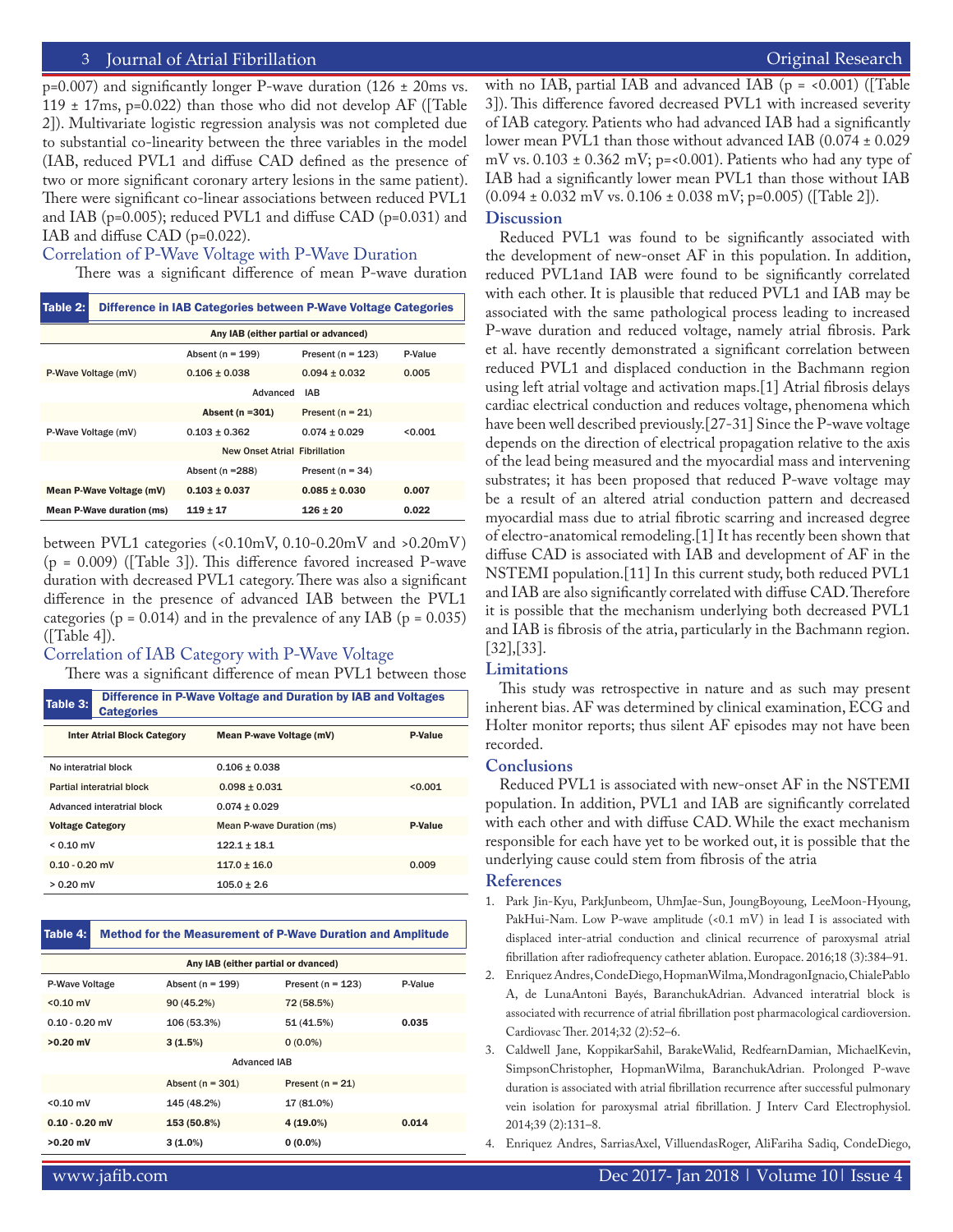#### 4 Journal of Atrial Fibrillation **Access 2018** 1999 12:30 November 2018 12:30 November 2018 12:30 November 2019

HopmanWilma M, RedfearnDamian P, MichaelKevin, SimpsonChristopher, De LunaAntoni Bayés, Bayés-GenísAntoni, BaranchukAdrian. New-onset atrial fibrillation after cavotricuspid isthmus ablation: identification of advanced interatrial block is key. Europace. 2015;17 (8):1289–93.

- 5. Tekkesin Ahmet Ilker, ÇinierGöksel, CakilliYasin, HayıroğluMert İlker, AlperAhmet Taha. Interatrial block predicts atrial high rate episodes detected by cardiac implantable electronic devices. J Electrocardiol. 2016;50 (2):234–237.
- 6. Enriquez Andres, CondeDiego, FemeniaFrancisco, de LunaAntoni Bayés, RibeiroAntonio, MuratoreClaudio, ValentinoMariana, RetykEnrique, GalizioNestor, HopmanWilma M, BaranchukAdrian. Relation of interatrial block to new-onset atrial fibrillation in patients with Chagas cardiomyopathy and implantable cardioverter-defibrillators. Am. J. Cardiol. 2014;113 (10):1740–3.
- 7. Alexander Bryce, RodriguezClaudia, de la IslaLeopoldo Perez, IslasFabian, QuevedoPilar Jimenez, Nombela-FrancoLuis, HopmanWilma, MalikPaul, BaranchukAdrian. The impact of advanced Interatrial block on new-onset atrial fibrillation following TAVR procedure. Int. J. Cardiol. 2016;223 ():672–673.
- 8. Baranchuk Adrian, ParfreyBrendan, LimLeonard, MorrielloFlorence, SimpsonChristopher S, HopmanWilma M, RedfearnDamian P, FitzpatrickMichael. Interatrial block in patients with obstructive sleep apnea. Cardiol J. 2011;18 (2):171–5.
- 9. Sadiq Ali Fariha, EnriquezAndres, CondeDiego, RedfearnDamian, MichaelKevin, SimpsonChristopher, AbdollahHoshiar, Bayés de LunaAntoni, HopmanWilma, BaranchukAdrian. Advanced Interatrial Block Predicts New Onset Atrial Fibrillation in Patients with Severe Heart Failure and Cardiac Resynchronization Therapy. Ann Noninvasive Electrocardiol. 2015;20 (6):586–91.
- 10. Barbosa-Barros Raimundo, AlexanderBryce, BaranchukAdrian. Interatrial Block in Brugada Syndrome. Rev Esp Cardiol (Engl Ed). 2017;70 (11):–.
- 11. Alexander Bryce, MacHaalanyJimmy, LamBrandon, van RooyHenri, HaseebSohaib, KuchtarukAdrian, GloverBenedict, Bayés de LunaAntoni, BaranchukAdrian. Comparison of the Extent of Coronary Artery Disease in Patients With Versus Without Interatrial Block and Implications for New-Onset Atrial Fibrillation. Am. J. Cardiol. 2017;119 (8):1162–1165.
- 12. Martínez-Sellés Manuel, BaranchukAdrian, ElosuaRoberto, de LunaAntonio Bayés. Rationale and design of the BAYES (Interatrial Block and Yearly Events) registry. Clin Cardiol. 2017;40 (4):196–199.
- 13. Gul Enes E, PalRaveen, CaldwellJane, BolesUsama, HopmanWilma, GloverBenedict, MichaelKevin A, RedfearnDamian, SimpsonChris, AbdollahHoshiar, BaranchukAdrian. Interatrial block and interatrial septal thickness in patients with paroxysmal atrial fibrillation undergoing catheter ablation: Long-term follow-up study. Ann Noninvasive Electrocardiol. 2017;22  $(4):-.$
- 14. Petersson Richard, MosénHenrik, Steding-EhrenborgKatarina, CarlsonJonas, FaxénLisa, MohtadiAlan, PlatonovPyotr G, HolmqvistFredrik. Physiological variation in left atrial transverse orientation does not influence orthogonal P-wave morphology. Ann Noninvasive Electrocardiol. 2017;22 (2):–.
- 15. Lemery Robert, GuiraudonGerard, VeinotJohn P. Anatomic description of Bachmann's bundle and its relation to the atrial septum. Am. J. Cardiol. 2003;91 (12):1482–5, A8.
- 16. Ariyarajah Vignendra, SpodickDavid H. The Bachmann Bundle and interatrial conduction. Cardiol Rev. 2006;14 (4):194–9.
- 17. Platonov Pyotr G, MitrofanovaLubov, IvanovVitaly, HoSiew Yen. Substrates for intra-atrial and interatrial conduction in the atrial septum: anatomical study on 84 human hearts. Heart Rhythm. 2008;5 (8):1189–95.
- 18. Magnani Jared W, ZhuLei, LopezFaye, PencinaMichael J, AgarwalSunil K, SolimanElsayed Z, BenjaminEmelia J, AlonsoAlvaro. P-wave indices and atrial fibrillation: cross-cohort assessments from the Framingham Heart Study (FHS) and Atherosclerosis Risk in Communities (ARIC) study. Am. Heart J. 2015;169 (1):53–61.e1.
- 19. Bayés de Luna Antonio, PlatonovPyotr, CosioFrancisco G, CygankiewiczIwona, PastoreCarlos, BaranowskiRafa, Bayés-GenisAntoni, GuindoJosep, ViñolasXavier, Garcia-NieblaJavier, BarbosaRaimundo, SternShlomo, SpodickDavid. Interatrial blocks. A separate entity from left atrial enlargement: a consensus report. J Electrocardiol. 2012;45 (5):445–51.
- 20. Saremi Farhood, ChannualStephanie, KrishnanSubramaniam, GurudevanSwaminatha V, NarulaJagat, AbolhodaAmir. Bachmann Bundle and its arterial supply: imaging with multidetector CT--implications for interatrial conduction abnormalities and arrhythmias. Radiology. 2008;248 (2):447–57.
- 21. Ariyarajah Vignendra, FernandesJaxon, ApiyasawatSirin, SpodickDavid H. Angiographic localization of potential culprit coronary arteries in patients with interatrial block following a positive exercise tolerance test. Am. J. Cardiol. 2007;99 (1):58–61.
- 22. Bayés de Luna Antoni, BaranchukAdrian, Martínez-SellésManuel, PlatonovPyotr G. Anticoagulation in patients at high risk of stroke without documented atrial fibrillation. Time for a paradigm shift?. Ann Noninvasive Electrocardiol. 2017;22  $(1):-.$
- 23. Alexander Bryce, SadiqFariha, AzimiKousha, GloverBenedict, AntiperovitchPavel, HopmanWilma M, JaffZardasht, BaranchukAdrian. Reverse atrial electrical remodeling induced by cardiac resynchronization therapy. J Electrocardiol. 2017;50 (5):610–614.
- 24. Kizilirmak Filiz, DemirGultekin Gunhan, GokdenizTayyar, GunesHaci Murat, CakalBeytullah, GulerEkrem, Karacaİbrahim Oguz, OmaygençMehmet Onur, YılmazFatih, OlgunFatih Erkam, KilicaslanFethi. Changes in Electrocardiographic P Wave Parameters after Cryoballoon Ablation and Their Association with Atrial Fibrillation Recurrence. Ann Noninvasive Electrocardiol. 2016;21 (6):580–587.
- 25. Dilaveris P, BatchvarovV, GialafosJ, MalikM. Comparison of different methods for manual P wave duration measurement in 12-lead electrocardiograms. Pacing Clin Electrophysiol. 1999;22 (10):1532–8.
- 26. Hohnloser Stefan H, CapucciAlessandro, FainEric, GoldMichael R, van GelderIsabelle C, HealeyJeff, IsraelCarsten W, LauChu P, MorilloCarlos, ConnollyStuart J. ASymptomatic atrial fibrillation and Stroke Evaluation in pacemaker patients and the atrial fibrillation Reduction atrial pacing Trial (ASSERT). Am. Heart J. 2006;152 (3):442–7.
- 27. Akoum Nazem, FernandezGenaro, WilsonBrent, McgannChristopher, KholmovskiEugene, MarroucheNassir. Association of atrial fibrosis quantified using LGE-MRI with atrial appendage thrombus and spontaneous contrast on transesophageal echocardiography in patients with atrial fibrillation. J. Cardiovasc. Electrophysiol. 2013;24 (10):1104–9.
- 28. Marrouche Nassir F, WilberDavid, HindricksGerhard, JaisPierre, AkoumNazem, MarchlinskiFrancis, KholmovskiEugene, BurgonNathan, HuNan, MontLluis, DenekeThomas, DuytschaeverMattias, NeumannThomas, MansourMoussa, MahnkopfChristian, HerwegBengt, DaoudEmile, WissnerErik, BansmannPaul, BrachmannJohannes. Association of atrial tissue fibrosis identified by delayed enhancement MRI and atrial fibrillation catheter ablation: the DECAAF study. JAMA. 2014;311 (5):498–506.
- 29. Everett Thomas H, OlginJeffrey E. Atrial fibrosis and the mechanisms of atrial fibrillation. Heart Rhythm. 2007;4 (3 Suppl):S24–7.
- 30. Burstein Brett, NattelStanley. Atrial fibrosis: mechanisms and clinical relevance in atrial fibrillation. J. Am. Coll. Cardiol. 2008;51 (8):802–9.
- 31. de Jong Sanne, van VeenToon A B, van RijenHarold V M, de BakkerJacques M T. Fibrosis and cardiac arrhythmias. J. Cardiovasc. Pharmacol. 2011;57 (6):630–8.
- 32. Benito Eva M, Carlosena-RemirezAlicia, GuaschEduard, Prat-GonzálezSusana, PereaRosario J, FiguerasRosa, BorràsRoger, AndreuDavid, ArbeloElena, TolosanaJ Maria, BisbalFelipe, BrugadaJosep, BerruezoAntonio, MontLluis. Left atrial fibrosis quantification by late gadolinium-enhanced magnetic resonance: a new method to standardize the thresholds for reproducibility. Europace. 2017;19 (8):1272–1279.